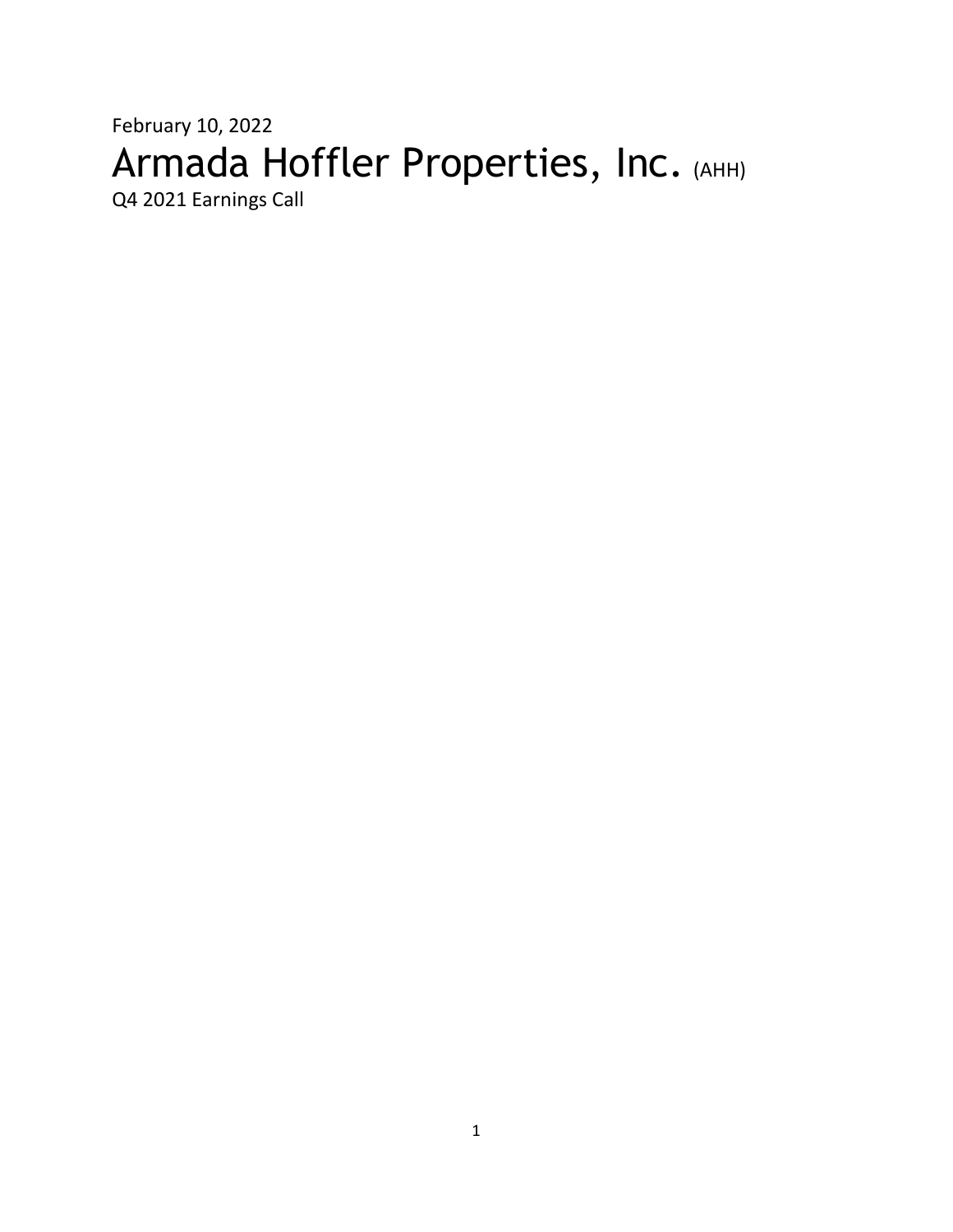# **Operator**

Welcome to Armada Hoffler's fourth quarter 2021 earnings conference call. At this time, all participants are in a listen-only mode. After management's prepared remarks, you'll be invited to participate in a question-and-answersession. At that time if you have a question, please press "star 1" on your telephone.

As a reminder, this conference call is being recorded today, Thursday, February 10, 2022.

I will now turn the conference call over to Michael O'Hara, Chief Financial Officer at Armada Hoffler.

Please go ahead.

# **Mike O'Hara**

Good morning and thank you for joining Armada Hoffler's fourth quarter and full year 2021 earnings conference call and webcast.

On the call this morning, in addition to myself, is Lou Haddad, CEO and Shawn Tibbets, COO.

The press release announcing our fourth quarter earnings along with our quarterly supplemental package and our 2022 guidance presentation were distributed this morning. A replay of this call will be available shortly after the conclusion of the call through March 10th, 2022. The numbers to access the replay are provided in the earnings press release.

For those who listen to the rebroadcast of this presentation, we remind you that the remarks made herein are as of today, February 10th, 2022, and will not be updated subsequent to this initial earnings call.

During this call, we will make forward-looking statements, including statements related to the future performance of our portfolio, our development pipeline, the impact of acquisitions and dispositions, our mezzanine program, our construction business, our liquidity position, our portfolio performance, and financing activities as well as comments on our guidance and outlook.

Listeners are cautioned that these statements are subject to certain risks and uncertainties, many of which are difficult to predict and generally beyond our control, particularly in light of the COVID-19 pandemic and any related economic uncertainty.

These risks and uncertainties can cause actual results to differ materially from our current expectations and we advise listeners to review the forward-looking statement disclosure in our press release that we distributed this morning and the risk factors disclosed in documents we have filed with, or furnished to, the SEC. We will also discuss certain non-GAAP financial measures, including but not limited to FFO and Normalized FFO. Definitions of these non-GAAP measures, as well as reconciliations to the most comparable GAAP measures, are included in the quarterly supplemental package, which is available on our website at [armadahoffler.com.](http://www.armadahoffler.com/)

Lou will start the call today by discussing our 2022 guidance. At this time, I'd like to draw your attention to our 2022 guidance presentation that we published this morning. I'll now turn the call over to Lou.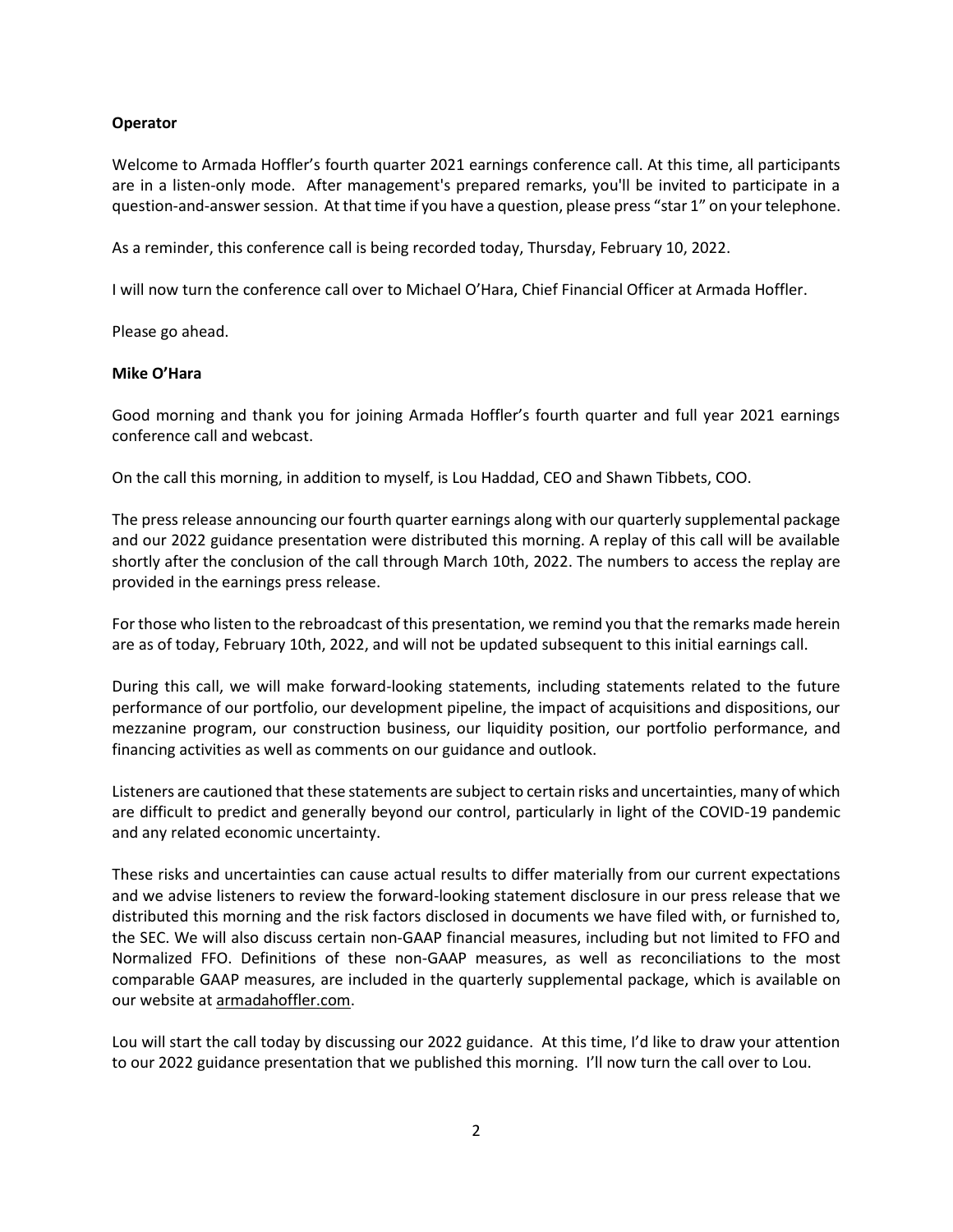#### **Lou Haddad**

#### Thanks Mike.

Good morning, everyone and thank you for joining us today. In addition to analysts and investors, there are many of the Armada Hoffler family on the call today, including joint venture partners. On behalf of our founder and chairman, Dan Hoffler, the board of directors, and executive management, we sincerely thank you for being a part of our team. Though the last two years have been challenging to say the least, your hard work, dedication, and expertise, have seen us through our fifth recession. As has been the case following the previous four, your efforts have us poised for significant growth and additional profitability. Similar to the 5 years preceding the pandemic, I feel certain that investors will soon recognize the trajectory of our company and reap the rewards of our growth. I'm proud to be associated with each one of you.

The primary focus of my comments today will be on our 2022 guidance deck released this morning. Later in the call, Mike will go over our fourth quarter and full year results. As you can see from our earnings release, and the other announcements we've made in recent weeks, our company has been extremely active. Over the last few months, we've acquired a \$270 million trophy property, signed several new leases, and strengthened the balance sheet with noncore dispositions and capital market activity.

As we forecasted six months ago, all three of the asset classes in our stabilized portfolio are now over 95% leased. This activity combined with near-term development deliveries make us extremely bullish about 2022 and beyond.

A quick word about 2021: The 4th quarter was very strong with Normalized FFO of \$0.27. The full year Normalized FFO of \$1.07 represents a 7% increase from the midpoint of our original 2021 guidance. Record NOI from our multi-family properties combined with robust leasing in the office and retail sector as well as off-market acquisitions all played a role in this outstanding achievement.

As happy as we are about our recent performance, the true excitement in our company centers around the current quality of our NOI and the future trajectory that we expect will fuel the substantial growth in the net asset value of the company. As you may recall, our goal for 2021 was to substantially increase NAV through our leasing initiatives, improved quality of NOI, and exciting development starts. The continuation of this theme will become self-evident as we walk through the components of our guidance. Please see our guidance presentation that was released this morning.

Page 4 outlines the components of our earnings guidance. Compared to 2021 results of \$1.07, our 2022 Normalized FFO guidance midpoint of \$1.13 represents a solid 5.6% increase.

Now turning to page 5. 2022 is a year in which we will continue to focus on increasing the quality of portfolio NOI, accretive acquisitions, and multifamily development deliveries. In short, we anticipate that our activities over the course of 2022 will build a solid case for expansion of our multiple while we continue to ramp earnings and dividends over the next few years.

As you can see by the data at the top of the page, we expect a significant increase in 2022 NOI from 2021 levels. This increase is driven by the acquisition of the Exelon building, the lease-up of Wills Wharf, and the leasing activity at our retail properties, which are expected to yield a material increase in NOI. Even more important is the dramatic rise we anticipate in our future NOI once our current development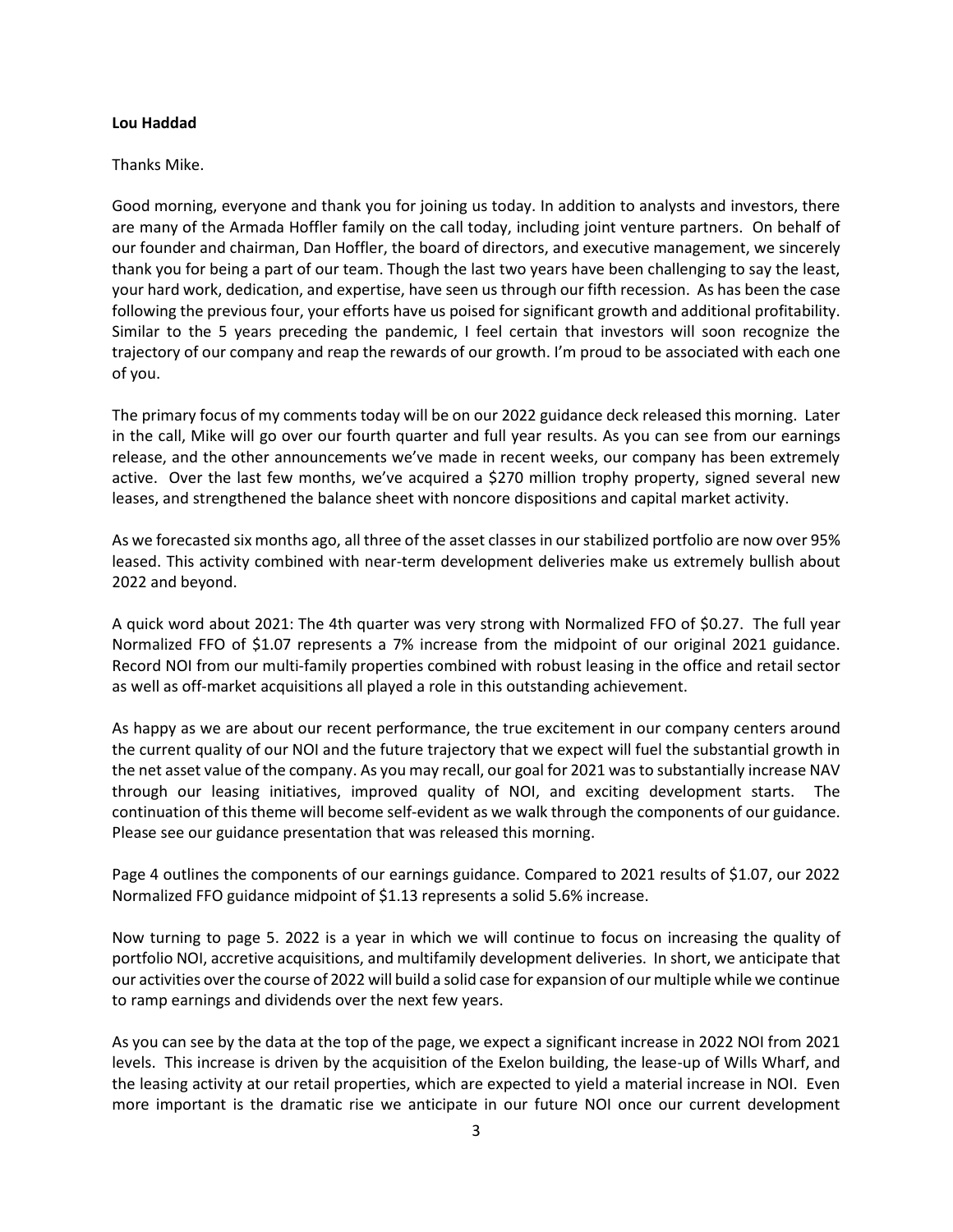projects stabilize. While all of our property segments are expected to exhibit healthy increases, the main driver is the 75% increase in multi-family NOI through development deliveries.

The majority of the funds necessary for these projects has already been secured, the remainder will be satisfied in the least dilutive manner possible. As the company's largest active equity holder, management remains committed to generating long-term value for all shareholders. Our primary goal is to increase NAV and turn a substantial amount of this growth into FFO.

Turning to page 6, you'll see the same NOI totals in bar-chart form with the overlay of our anticipated fee income. Notable here is our projection that third party construction fee income will remain near the top of its historical range for the foreseeable future. Our contract backlog for this division will soon be at an all-time high. And, as we have been stressing for several quarters, our lending program will continue to be de-emphasized as we deploy more of our capital on hard assets. Thus, the fee side of the business will soon become a single digit percentage in a pool of rapidly growing income. This was a conscious decision made in 2019 and one that sacrifices short term earnings but is on track to produce substantial increases in NAV.

Let's now take a closer look at the property segment composition of this NOI.

Starting with page 7. The multi-family segment performance has been nothing short of spectacular. Every 2021 metric listed here registered the highest increases in year over year results that we've experienced in our history. Perhaps the most important statistic shown is the future 55% growth in the number of units delivered through our development pipeline and the expected dramatic rise in NOI over the next few years. We believe that the current and increasing value of our Multifamily properties is underappreciated by the market, and we hope that the true value of our multifamily portfolio will soon be recognized. These are recently built, best in class assets that we believe would receive sub-four cap rates on the open market.

Page 8 is a snapshot of our office segment. Again, showing very impressive occupancy, same-store NOI and releasing spreads. As we have said for a number of years, top-quality office buildings in mixed use environments outperform the general market over the long-term. Also noteworthy, we have very little in the way of lease expirations over the few years. Inclusive of the Exelon acquisition, a quick look at our top ten tenants will confirm that the vast majority of our office NOI is derived from investment grade tenants in trophy class buildings.

The next page details our retail assets. As we predicted, occupancy has fully recovered from the pandemic and same-store NOI and releasing spreads have been robust. As we have only a small amount of retail in the pipeline, we are anticipating reliable growth in this segment, primarily through continued rent increases and acquisitions.

Page 10 details our development projects. All projects are well underway, with the exception of the Harrisonburg apartments, which we expect to commence construction this spring. Our Chief Operating Officer, Shawn Tibbetts, is on the call if you have specific questions regarding any particular development. I'll call your attention to the bar chart to the right of the page. You'll see that we are anticipating the value creation to be larger than our traditional target of 20%. This increase is primarily due to the compression in multi-family cap rates. As I said earlier, apartments make-up the majority of the pipeline. We anticipate announcing at least two additional projects later this year.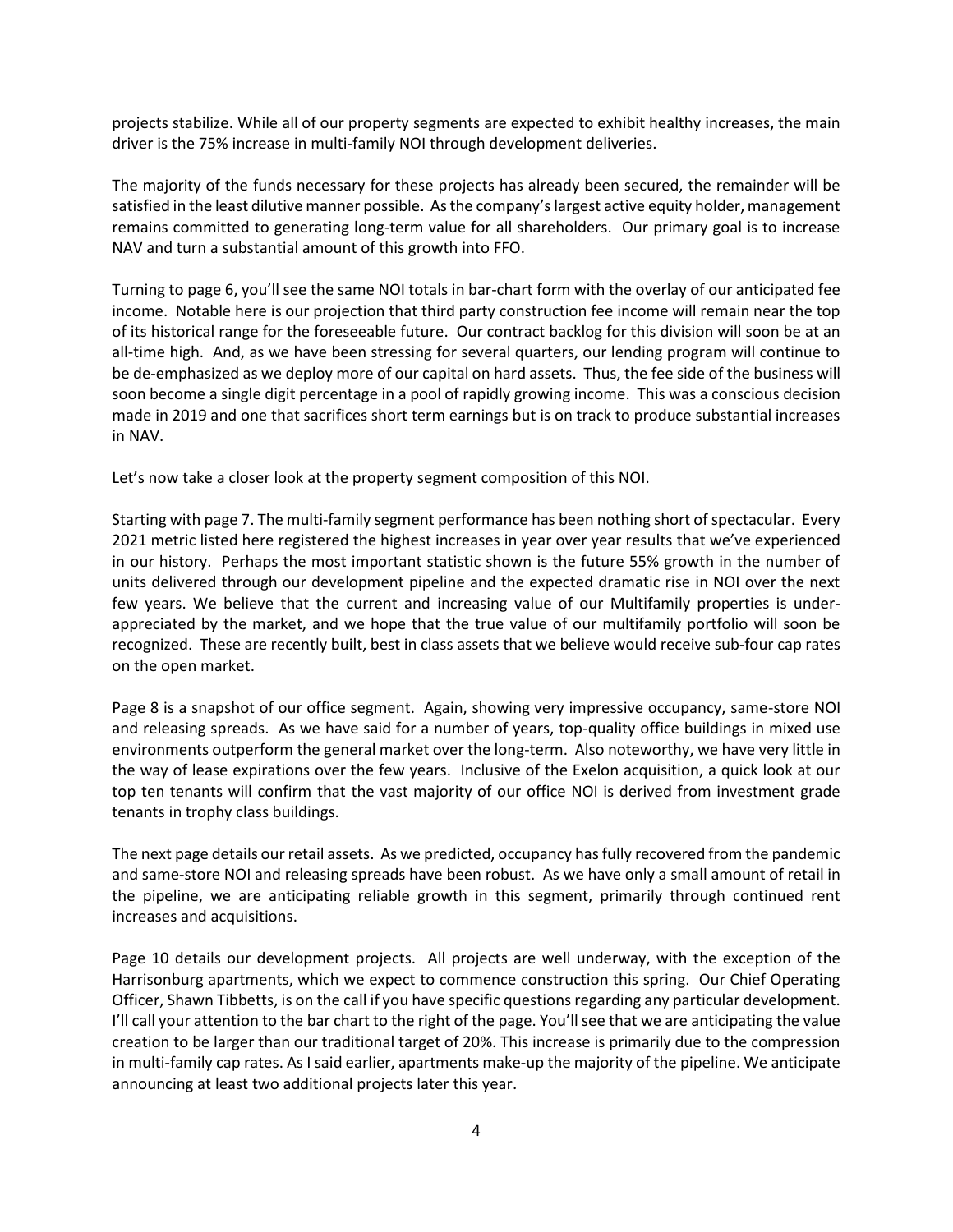Page 11 shows our recent acquisition activity. Over the past 14 months, we acquired 6 properties totaling over \$500 million adding a total of \$35 million in NOI. The acquisitions include 500,000 square feet of retail, 450,000 square feet of office and nearly 700 multifamily units. We intend to continue with these types of opportunistic acquisitions in 2022 and beyond.

While the total of over a half-billion dollars in recent acquisitions is impressive in and of itself, it's important to recognize that each of these purchases were off-market transactions. This approach requires patience and long-term relationships. We believe that we could sell each of these almost immediately at a meaningful profit. The full NOI impact of the assets listed here will be in place for virtually the entire year. In addition, our 2022 guidance includes additional purchases of \$100 million in the second half of 2022 as we prepare to receive the proceeds from our partner's sale of the Interlock project in west midtown Atlanta early next year.

On page 12, you can see that our core markets span from Baltimore to Atlanta with the highest concentration in Maryland and Virginia, the locations of our two master planned communities. On pages 14 to 17, you can see the magnitude of Baltimore's Harbor Point and the Town Center of Virginia Beach. Both of these master planned communities are multi-decade partnerships with municipalities and represent best in class mixed-use developments that continue to thrive and expand through multiple phases. Additionally, we are seeing a tremendous number of opportunities in our other markets of the Carolinas and Georgia and expect that we will continue to grow in those areas as well.

The remainder of the deck consists of a detailed description of the Exelon purchase which Mike will speak to and individual pages on each of our development projects.

Now I'll turn the call over to Mike.

# **Mike O'Hara**

Thanks Lou.

In 2021, our stock rebounded from the lows of the pandemic, with a total return of 45%. In addition, the dividend was increased over 50% from \$0.44 to \$0.68 per share over the past 12 months.

For the fourth quarter, we reported FFO of \$0.24 per share and Normalized FFO of \$0.27 per share. For the full year, FFO was \$1.05 and Normalized FFO was \$1.07.

With the sale of Johns Hopkins Village and the two Charleston student housing properties under contract and being classified as held for sale, these properties are not included in any of the following performance metrics. Our stabilized operating portfolio occupancy for the fourth quarter was at 97%, with office at 97%, retail at 96%, and multifamily at 97%.

Same store NOI numbers continue to reflect the momentum of leasing and the strength of our properties, especially multifamily. Overall same store NOI for the quarter was positive 4.7% on a GAAP basis and 7.9% on a cash basis. Multifamily continues its amazing performance with same store positive 17% on a GAAP and cash basis. This is three quarters in a row of double digit increases of traditional multifamily same store NOI.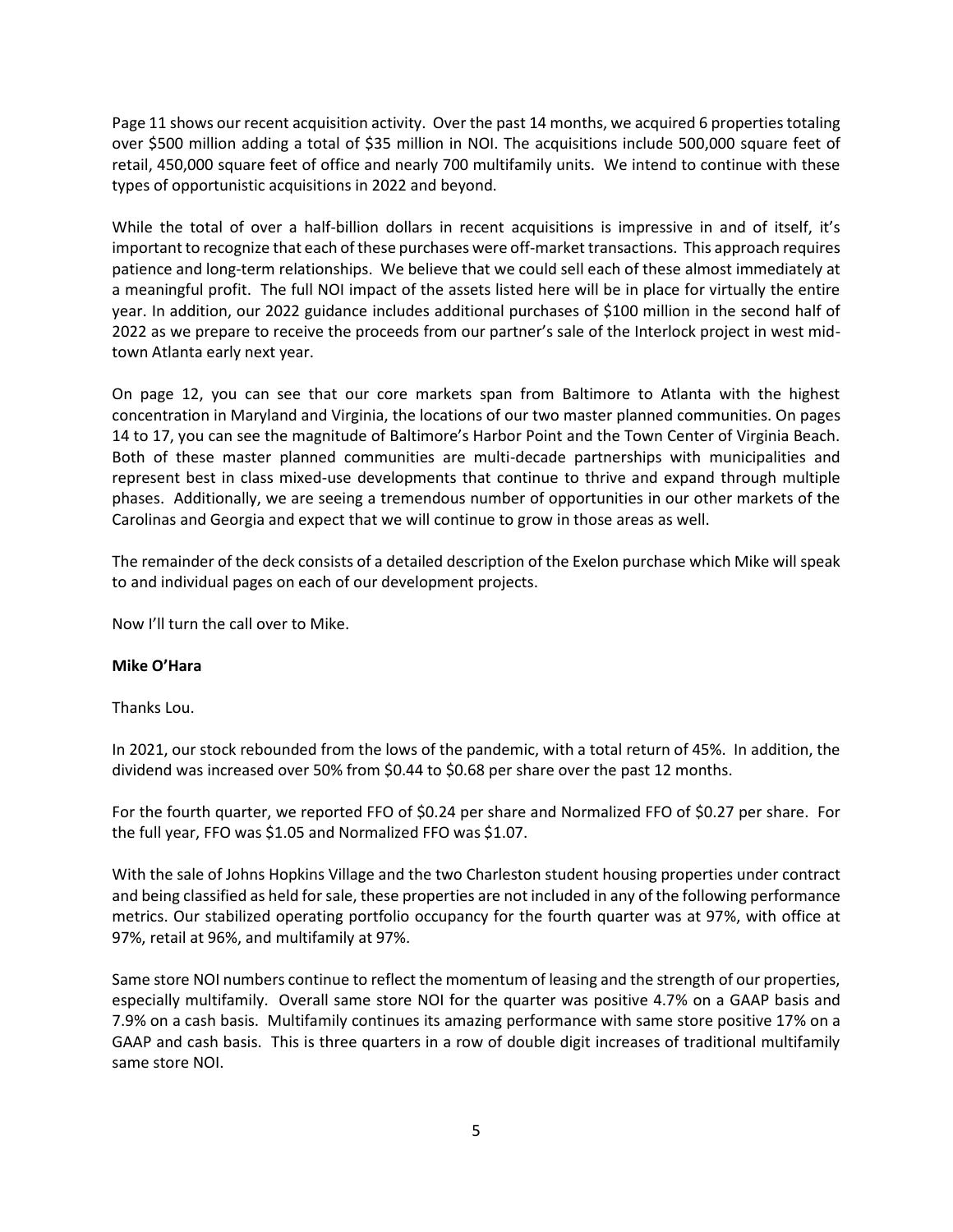For the year 2021, same store NOI across the entire portfolio was positive 2.5% on GAAP and 6.3% on cash, with multifamily positive over 10%.

Releasing spreads on office and retail renewals for the quarter were positive 8.9% on a GAAP basis and 3.6% cash. For 2021, they were positive 9% GAAP and 4.9% on a cash basis.

Last month, we closed on the acquisition of the 90% economic interest in the Exelon mixed-use building. Our long-term partner, Beatty Development, continues to own the other 10%. The building consists of 444,000 square feet of office, 39,000 square feet of retail, 750 parking spaces, and 103 multifamily units. Fortune 500 energy company, Exelon Constellation leases the office and 500 of the parking spaces. Page 13 of the guidance deck illustrates additional information on this transaction. Our expected first year return is 7.4% on GAAP basis and 6.1% on a cash basis, which makes this acquisition immediately accretive. At closing, we refinanced the property with a 5-year, \$175 million loan, with the interest rate of BSBY plus 150.

With the acquisition activity highlighted on page 11, we have been active raising capital over the past few months. These sources of capital were raising \$86 million through a combination of ATM and our first common capital raise in over four years at an average price of \$14.76. In addition, we are exiting the student housing business, which we believe is a source of low-cost capital. We sold the JHU student housing property in November, and the two Charleston student housing properties are under contract. The total expected sales price of the three properties is approximately \$156 million.

As for 2022 debt maturities, there are only 2, both are shopping center loans totaling \$20 million. We intend to pay off these loans and add the properties to the credit facility borrowing base. We also unencumbered the Delray Beach Whole Foods center and are adding it borrowing base.

Now for an update on the mezzanine and preferred equity program. As we have discussed, we are in the process of reducing the overall size of the program. Going forward, we expect to invest in smaller or loan to own projects. This plan is well underway, with less capital committed to the program and lower projected interest income going forward, especially next year after the Interlock loan is paid off.

Our 2022 guidance for interest income includes an expected paydown of approximately \$14 million on the Interlock loan this month. With the property's performance and related increase in value, the current lender is modifying the loan. We included a full year of interest income, as we expect the loan to be paid off in early 2023.

Recently, we closed on our fourth Terwilliger-Pappas project, Solis City Park, a \$60 million project located in Charlotte, NC. Our preferred equity loan amount is \$20 million, which we expect to start funding early next month.

Our 2022 full year normalized FFO per share earnings guidance is \$1.11 to \$1.15 per share. Please see page 4 of the guidance presentation for the details of our 2022 ranges and assumptions.

Now I'll turn the call back to Lou.

## **Lou Haddad**

Thanks Mike.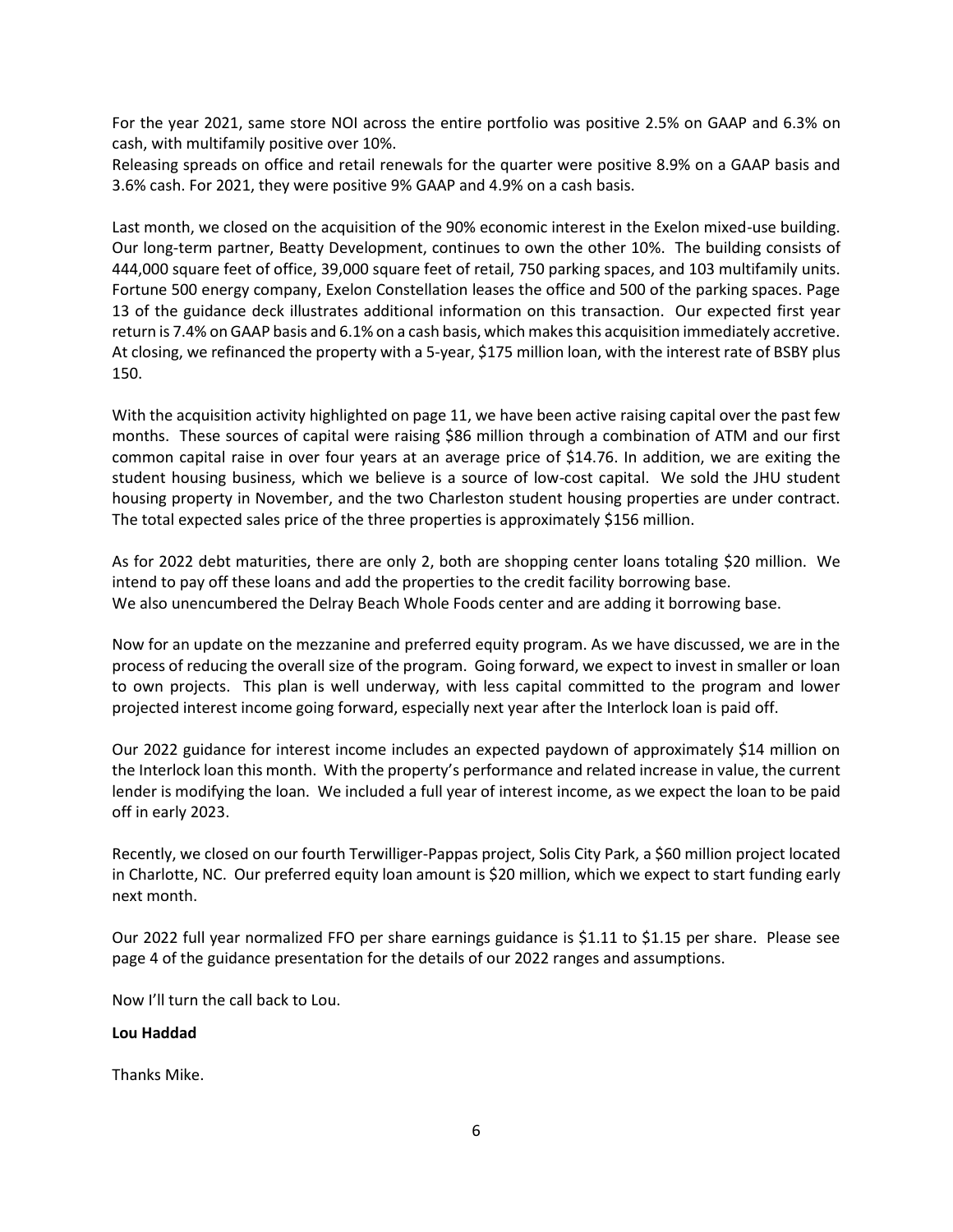I know this is a lot of information to digest in a short period of time. I hope you will take the time to review it at a more leisurely pace, please reach out to us if you have any questions. I believe you will come to realize the tremendous value we are generating at Armada Hoffler.

One final note: we expect that our board will be discussing the level of upcoming dividends and further governance enhancements at its late February meeting. Look for important announcements at that time.

Operator we would now like to start our question-and-answer session.

# **Q&A Session**

# **Operator**

[Operator Instructions]

The first question comes from the line of Dave Rodgers with Baird.

## **Dave Rodgers**

Look at all the information today. It is a lot to digest. But I wanted to maybe first start with the sources and uses. You've got a lot of projects underway. You've got a lot more coming, which I think is great for the story, and clearly, you guys can execute. But \$628 million in development, you talked about two more projects starting. Maybe give us a little more sense on kind of sources and uses as you kind of go through the year. You've got some assets that teed up. You've talked about acquisitions in the back half. Development starts in the back half. So maybe just kind of put the pieces together for us of what capital you've already secured and what's next in terms of maybe asset sales, et cetera.

## **Lou Haddad**

Thanks, Dave. I'm going to let Mike answer that question specifically. We feel really good about our cash position and funding the remaining developments. Mike?

## **Mike O'Hara**

So, the development projects that we already have out there and announced there's approximately \$256 million to complete those projects, which includes the amount of capital that we need, approximately \$60 million for the two JVs up in Baltimore. We expect construction loans to fund \$180 million of that leaving cash requirements of \$80 million to fund that. And certainly, we have a liquidity position at year-end that's more than adequate to take care of that. Going forward so in January, we closed on the Exelon transaction. The net cash requirement for that after the refinance was \$90 million in January, we raised \$59 million through the ATM and the equity raise that we did in January. And then other sources of funds coming in this year is the interlock paydown of \$14 million and the expected proceeds of \$39 million or so from the sale of the two Charleston student housing properties. In addition, if the market conditions are right, we'll continue to sell into the ATM. As we've talked about, we like the ATM for funding development because we can raise the capital as we put it out.

## **Dave Rodgers**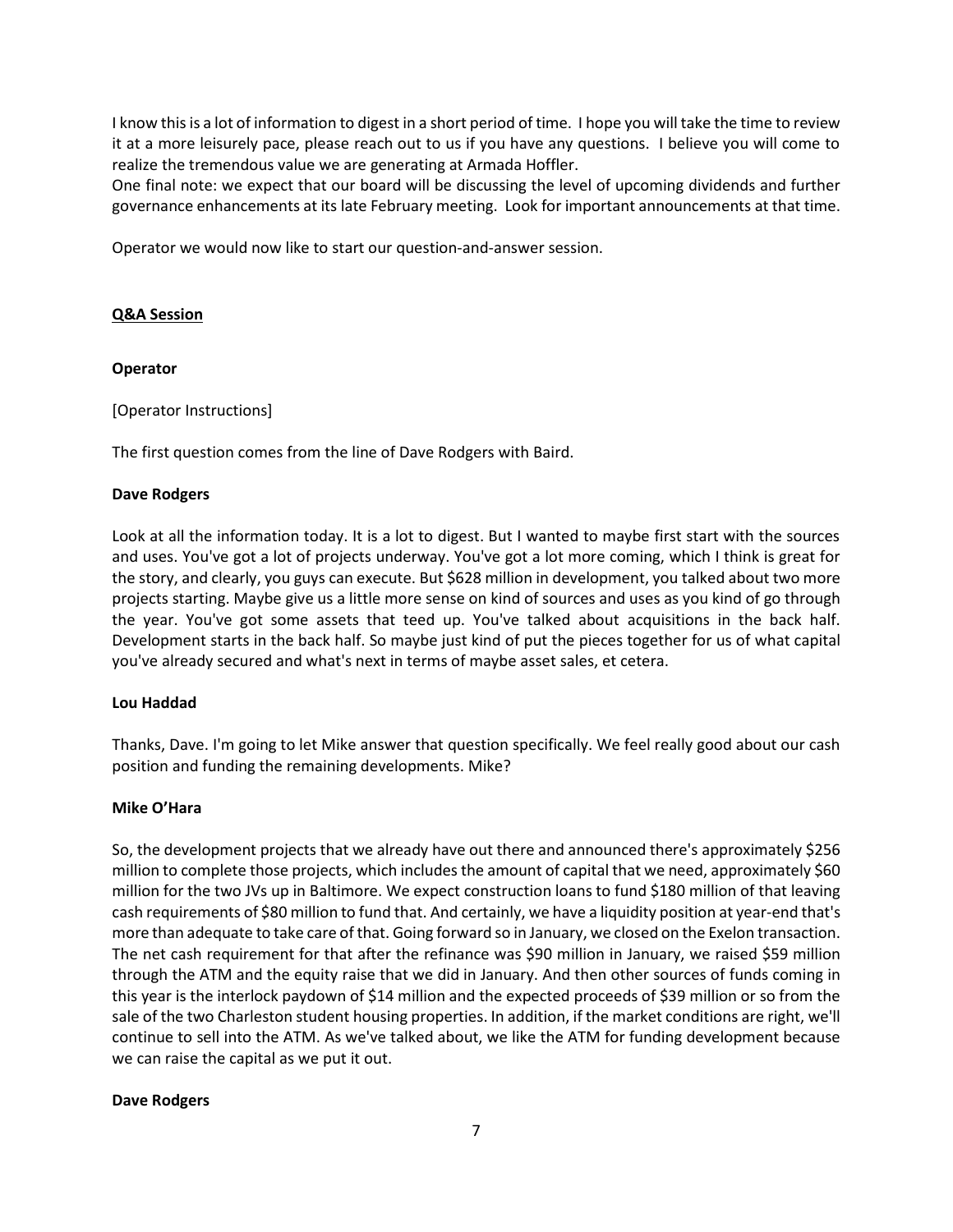That's helpful. And I appreciate that, Mike. As you guys look to the second half of the year and the two development starts, Lou, that you discussed, and I think upwards of \$100 million of acquisitions at the high end of the guidance range. How do you anticipate funding that? Do you have asset bills that you would like to tee up and any thoughts around those in addition to what you've already discussed?

# **Lou Haddad**

Yes. Dave, we still have a couple of non -- what we deem as noncore assets that we could pull the trigger on. I'm not sure that will be necessary. As you know, with development starts, the cash needs are exceedingly small for an extended period of time. So, we will be looking at well into 2023 before those have any really significant equity needs. And so, as we've alluded to, we're anticipating the payoff of the Interlock loan with some \$70 million or so coming back into the house early in the year.

# **Dave Rodgers**

Great. That's helpful. And then just one follow-up for me. On the same-store NOI for multifamily, I think 10% for the year. Can you maybe unpack that a little bit for us, if you could, between kind of rent growth maybe what the rehab and redevelopments contributed and then maybe some of the tailings, stabilization of any development that contributed to that, just to try to get a sense for the run rate for multifamily growth in your markets going forward.

# **Lou Haddad**

There's a lot there, Dave. There really aren't any material contributions from development deliveries through the first half of 2022. Gainesville project is just starting to lease up and Chronicle Mill won't start lease-up until late summer. In terms of the retrofits and that was one project here at Cosmopolitan Apartments here in Virginia Beach. And those.

# **Mike O'Hara**

Yes, Dave, on the Cosmo, just coupling on same store. It is not in the full year same-store number. It's only in the current quarter because when it came back online and it contributed about [ \$300,000 ] of that \$800,000 of increased revenue in the fourth quarter.

## **Lou Haddad**

So, our anticipation, David, is that these double-digit increases are going to start to moderate here through 2022. And I mean, as we all know, been in this business for a long time. You always return to the norm at some point with the amount of product that's coming online, we believe that by the end of the year, you'll be back into a much more traditional 2%, 3%, 4% increases on trade out and rents.

## **Operator**

Thank you. The next question comes from the line of Rob Stevenson with Janney.

## **Robert Stevenson**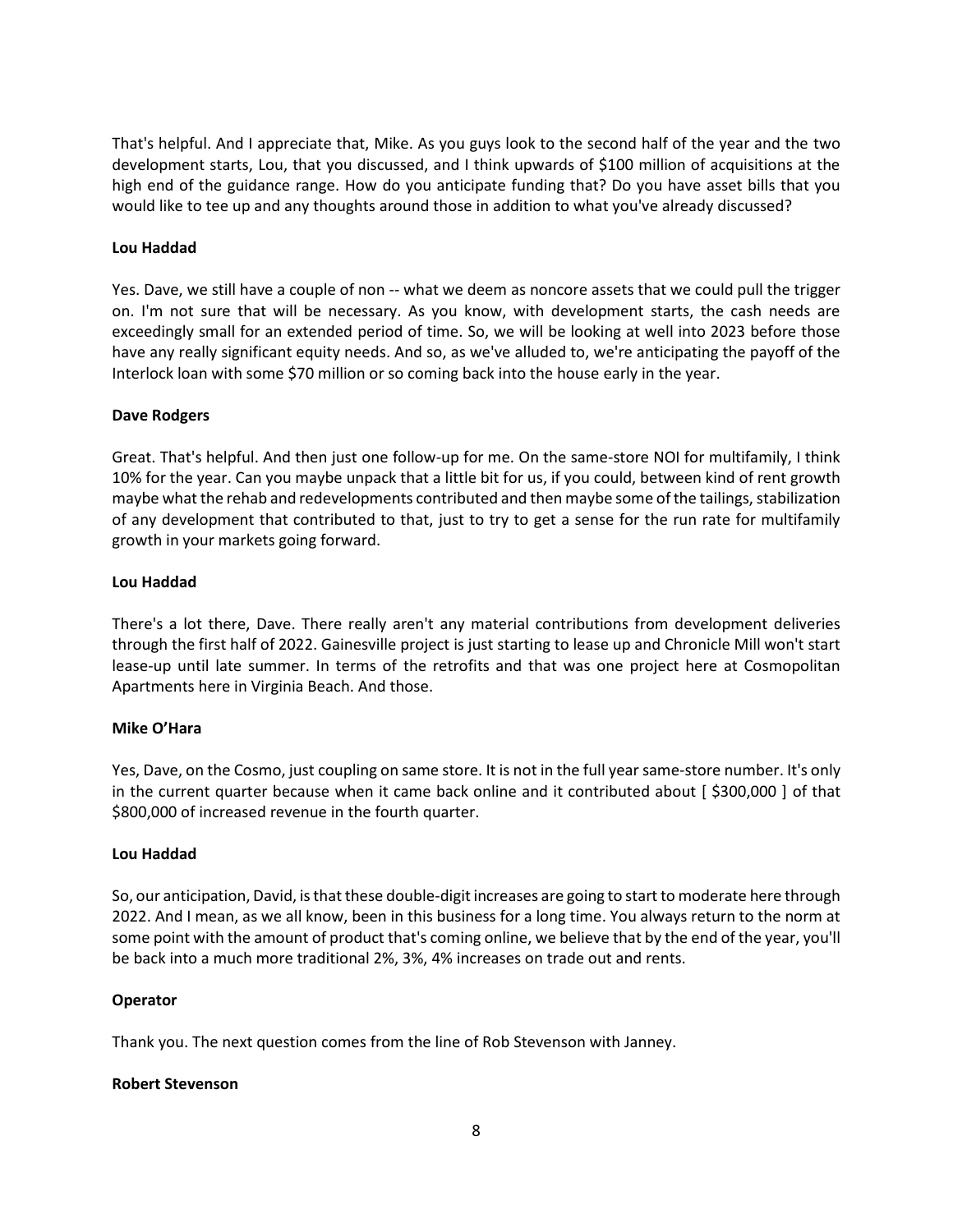Mike, any known or likely move-outs in the office retail portfolios over the next few years? I think Lou said that your rollover isn't particularly big.

# **Mike O'Hara**

Yes. The only one that we're anticipating is in April '23 is the JHU Medical at the Thames Street Wharf office building. We've already been in contact with a couple of tenants that are expressing interest in that space. On the retail side, all the renewals happen well you saw we did quite a few renewals here in this past quarter.

# **Lou Haddad**

We're really not anticipating anything on the retail side, anything of any materiality in terms of lease terminations.

# **Robert Stevenson**

How big is the square footage and when does that office lease expire?

# **Lou Haddad**

Yes, it's about 46,000 square feet. And I believe it's April of '23, Rob.

# **Robert Stevenson**

Okay. And then, Mike, while I've got you, how much loan-to-own opportunities are there? You talked about focusing on that. I mean there's a number of REITs that do mezz portfolios or preferred however you want to classify it and pretty much all of them have found loan to own, extremely scarce these days. I know that you have a few people that you work closely with. But can you talk about what that opportunity set is these days? And what's happening to returns in that book as rates gyrate around here?

## **Mike O'Hara**

Yes. As Lou discussed and seen a couple of opportunities there that maybe get going at the end of the year, one or two of those look like besides those, there's a couple more out there and a couple of them look like they could be multifamily loan to own, but you're right, the returns are thin and you have to do it in a manner so that you still have the right return when you acquire it. But what happens, who knows that we just leaving the possibility out there that they could come together.

## **Robert Stevenson**

Okay. And then, Lou, any updates to the town center plan with those three parcels that you've been talking about for a while now? It's a near slide deck, there's the two redevelopments and then the surface parking. I mean, have you guys settled on anything yet? Is it still to be determined? Where is that stage wise.

## **Lou Haddad**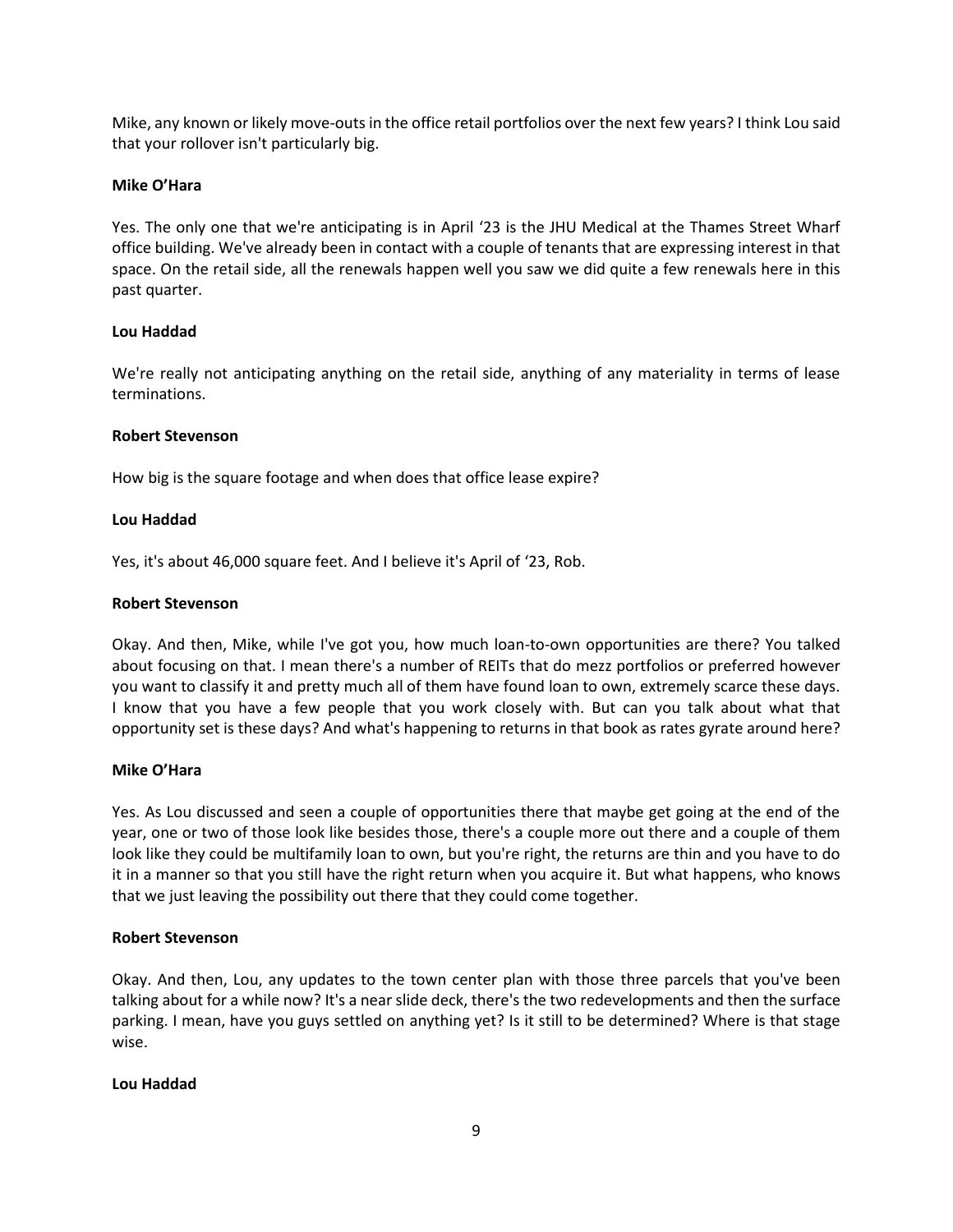Yes. We're still in preliminary stages there, Rob. But what I've said is our expectation is that we'll be announcing a new project here at Town Center Virginia Beach in 2022. That project will most probably be a high rise. It will have a multifamily component. And we're working through -- as I think you know, we're some-90% occupied office wise. We have a few tenants here that are looking to expand. So we need to zero-in on a program of how much office space to put into what we believe will be a mixed-use tower.

# **Robert Stevenson**

And is that likely to be a block 2?

# **Lou Haddad**

Yes.

# **Robert Stevenson**

Okay. And then any other -- you've talked in the past about some of the redevelopment opportunities with a movie theater and adding some apartments and then some other stuff. Is there anything else that you guys are looking at beyond Town Center at this point redevelopment wise of size?

# **Lou Haddad**

Not of any real size, Rob. We've got some refits we need to do and want to do in order to bump rents but not really anything of materiality that town center opportunity is a big one. Our expectation is that Regal is going to stay for the next few years. And then we get the Bed Bath parcel back in four years. And so, we'd be able to assemble a 10-acre parcel there for something really spectacular. So never say never, but the current thinking is we'll wait that period of time so that we could do something rather than trying to do something independent on the 3-acre Regal parcel combined the two and really have something to add. And then, of course, we're also working on the Harrisonburg Apartments that are in the book on the development side. Shawn can give us a quick update on where that project stands.

# **Shawn Tibbetts**

Sure. Thanks, Lou. Yes, that's a 266-unit deal when 100% owned by us and kind of to answer your question there, we are in the throes of redeveloping that Regal site to include keeping the Regal in play, but also putting the multifamily community there. As a matter of fact, just on Tuesday night of this week, we received our entitlements from the city and past the fine color. So, we're excited about that as we enter into the kind of planning and more focused, strategic phase of that design for that project. So, we're really excited about that one.

## **Operator**

The next question comes from the line of Peter Abramowitz with Jefferies.

# **Peter Abramowitz**

I just wanted to ask about the pipeline for potential acquisitions, kind of what's the, what's the composition of asset types and, I guess, geographic mix of kind of what you're looking at when you talk about that \$100 million in the second half of the year.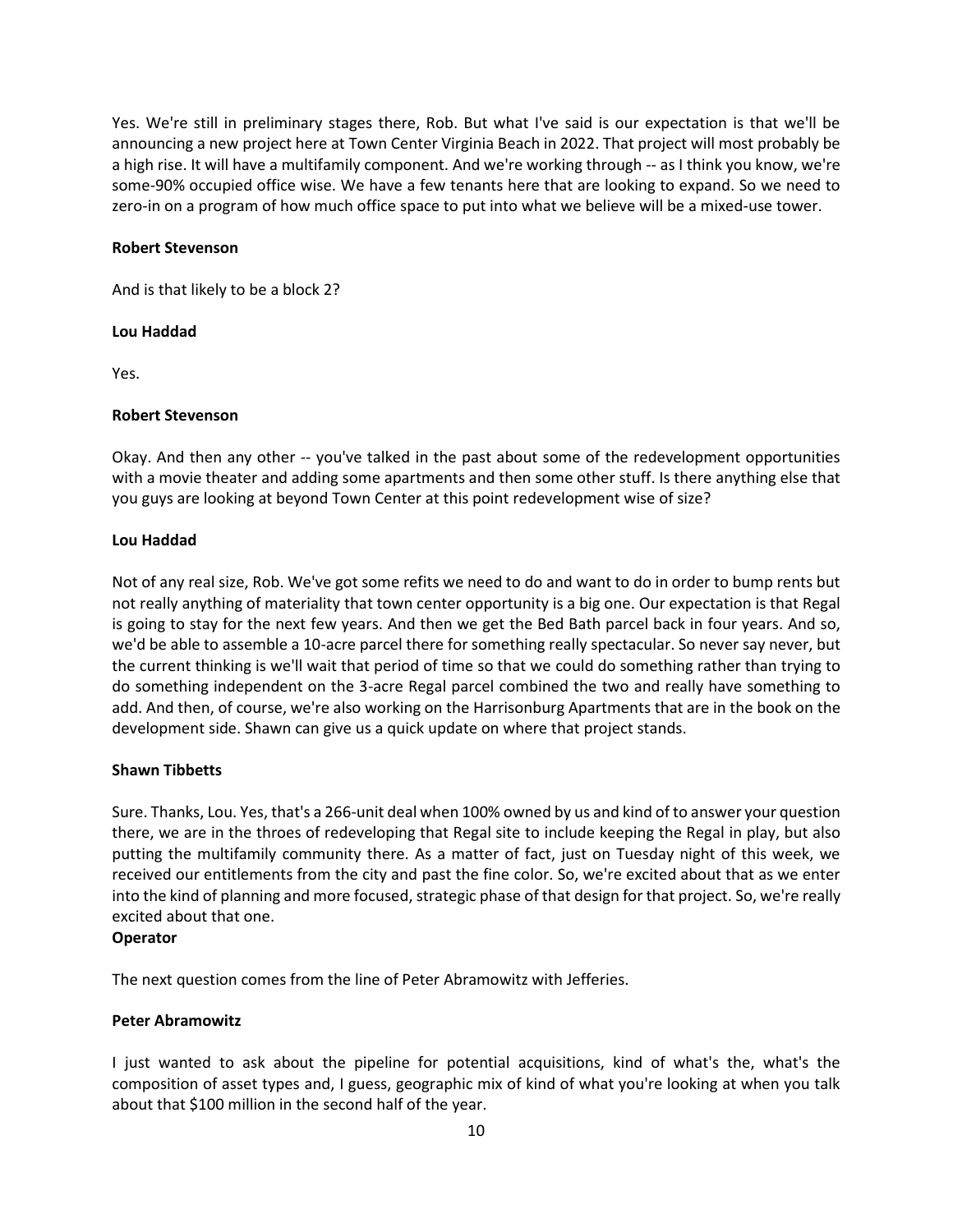## **Lou Haddad**

Yes. Thanks, Pete. You can -- we're creatures of habit. And so, what we're targeting is what's in our wheelhouse, and that is mixed-use facilities that we specialize in, if you will, and strong sales groceryanchored shopping centers. Those have been good to us for 40 years, and we expect to continue expanding that model. As far as locations, again, we're looking for top quality locations within our existing markets. And as I alluded to earlier, our preference is to transact off-market and preferably with somebody that we already know. And even more importantly, perhaps more importantly, someone that's willing to invest in our company in the way of OP units.

#### **Peter Abramowitz**

Sure. That's helpful. And then I wanted to ask, in terms of pricing, are you sensing any sort of shift in behavior in the market for these deals, just given kind of the outlook for interest rates. I know certainly cap rates don't move overnight, but what are you hearing from your counterparties are seeing in the market? Or are you anticipating any kind of meaningful change in pricing this year?

#### **Lou Haddad**

Yes. Right now -- and we'll see what happens as the Fed starts to tighten. But I mean right now, cap rates continue to compress, particularly on multifamily properties, but even on high-volume credit retail cap rates have really come in very strong. Pete, as you know, you've been around this game for a long time, hard assets stand the test of time. And so, what I've seen over the last 40 years is that real estate does really well in a rising rate environment. Obviously, replacement costs are really going out very quickly and strongly. So, I don't expect -- and again, this is probably the fifth or sixth time we've seen a rising rate environment. And in the past, past several times haven't seen any meaningful repricing. You get a lot more repricing where with product types that go in and out of favor versus what's going on with interest rates.

## **Operator**

The next question comes from the line of James Feldman with Bank of America.

## **James Feldman**

I just wanted to go to your follow-up on your comment about student housing business, and it sounds like you won't be growing there. Is there something about the Harrisonburg project that's driving that? Or is that even considered student housing versus kind of more traditional apartments? I just want to kind of better understand where you're going to draw the line here, whether it's campus markets or out of those markets completely?

## **Lou Haddad**

Sure, Jamie. No, we have a ground zero location in terms of the heart of Harrisonburg. Those will be traditional multifamily units our expectation would be that there will be some students, but not materially so. It's somewhat akin to our property that is close to Virginia Tech in Blacksburg. Again, traditional apartments rented in a traditional way. A lot of staff members, a lot of professors as well as students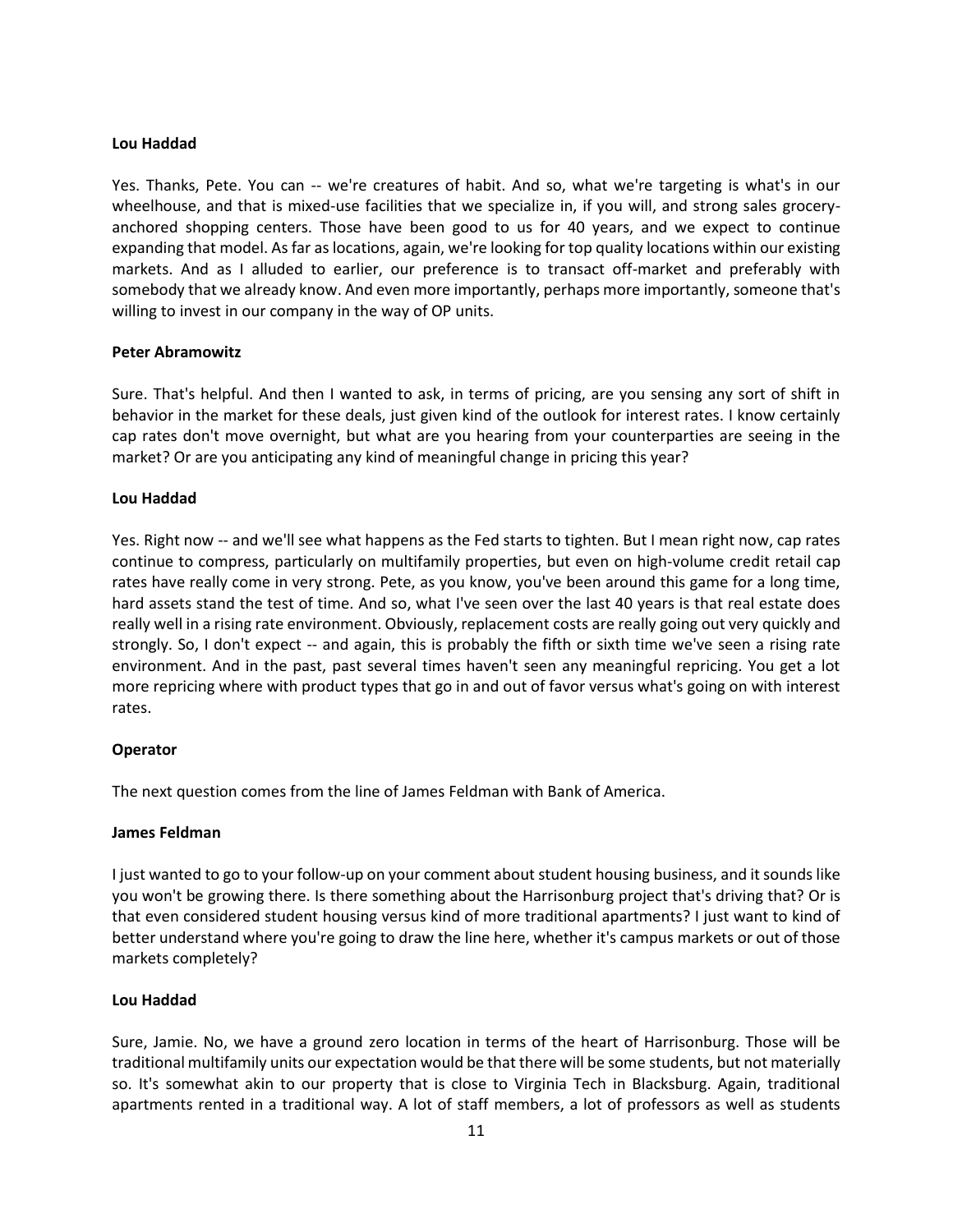occupy that. But in Harrisonburg, the overall vacancy rate is less than 3% in that submarket. So, our expectation is that we are going to be at the top of the market with the newest product, and we're really excited about that.

#### **James Feldman**

Okay. But I guess, going forward, I mean, do you see yourself still developing in some of these college towns?

## **Lou Haddad**

Sure. I don't think you would see us do a strict traditional student housing property. We [indiscernible] got best left to the specialist. But again, as you know, we do joint ventures with universities and as a diversified REIT, we answered the call to what they want that to be. But it certainly isn't a focus of the company. I mean we intended to exit that business. We are exiting the business, but never say never with future opportunities.

#### **James Feldman**

Okay. And then I mean we're not seeing a lot of office buying these days. I'm just curious, do you think this is going to be an opportunity for you to buy before others get in? Will we see more large-scale office acquisitions on your side?

#### **Lou Haddad**

It's a possibility, Jamie. I mean as you know, the market tends to paint everything with one brush. And so, office is out of favor. What we've seen in our markets, trophy class buildings stay in the test of time and will continue to stand the test of time. We see well-financed companies expanding their footprint, not shrinking. We're seeing that in conversations with the new CEO of Exelon Constellation. We're seeing it with T. Rowe Price. We're almost certain, well, we are certain that, that building that was originally programmed for 450,000 square feet will be bigger than that. Our expectation is by the end of the next quarter, end of this quarter, that program will have settle down. So yes, our intent is to take advantage of others painting everything with the same brush. And as you know, we're not going to shy away from mixed-use, which also eliminates potential competitors.

#### **James Feldman**

Okay. So, I mean what's your target type of office building here. Is it in your existing market footprint? Would you go outside of it?

## **Lou Haddad**

For us to go outside of our footprint, it would have to be a heck of an opportunity. I mean there's so much opportunity within our footprint that there's really not much of a need to leave home. But again, I think we -- I think you have to be at the top of the market with investment-grade tenants. And again, take advantage of the fact that those aren't receiving a lot of love from the market.

#### **James Feldman**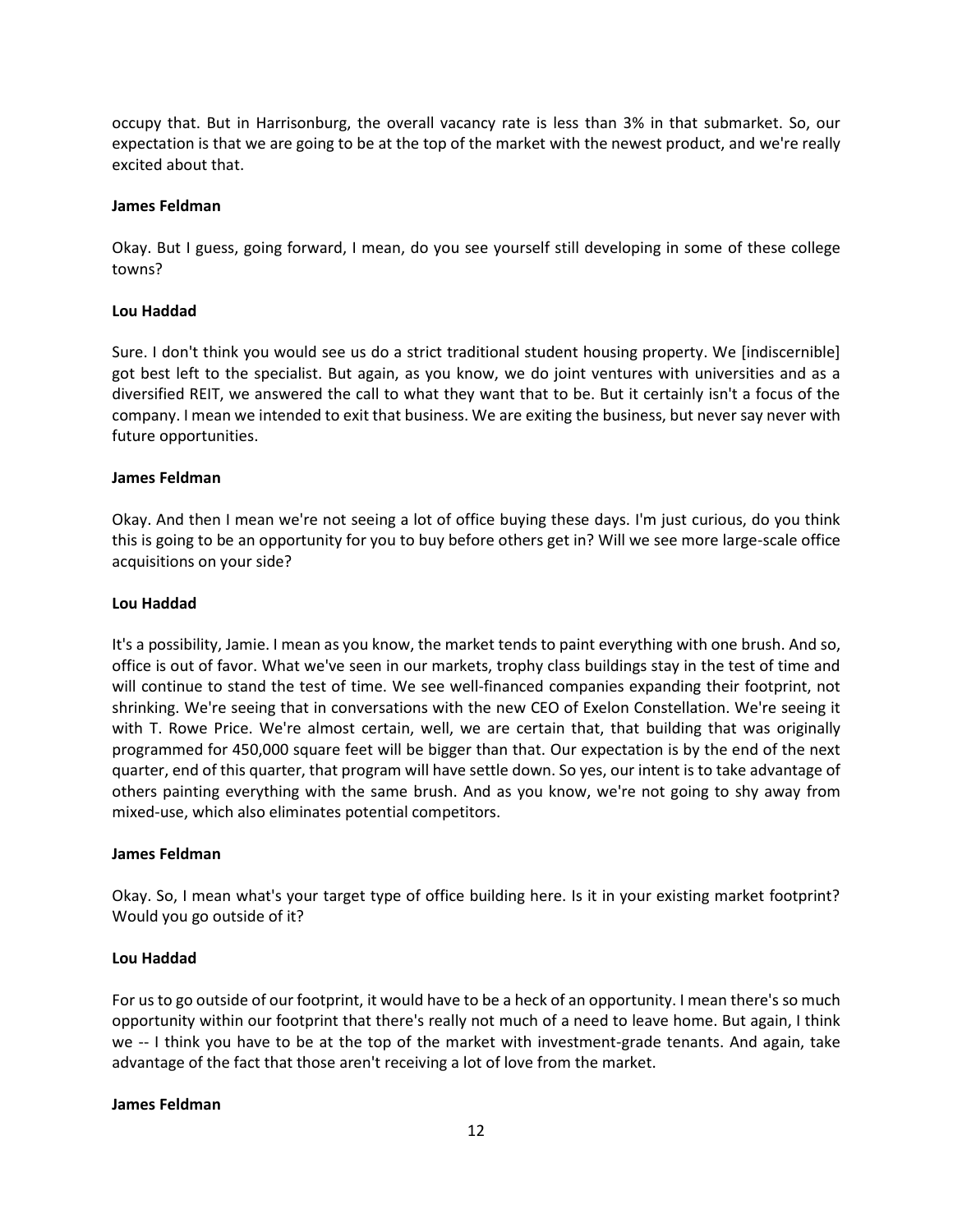Okay. And then you had commented you think your fee business will be kind of near all-time highs for the foreseeable future. What's in the pipeline that gives you conviction to say that has something changed in terms of just the appetite from customers? Or just you're willing to stay active in the business?

# **Lou Haddad**

Again, I want to make sure we're clear. The fee business on the whole, including the big interest program, the loan program will shrink as an overall percentage. And like I said, we'll end up in the mid-single digits in terms of our overall income and NOI. But as far as the construction business itself, yes, backlog is headed to an all-time high. A big part of that is what's going on in Baltimore with T. Rowe Price and the adjacent building to it in the parking garage. But our third-party clients are extremely active, particularly on the multifamily front. And so, we're seeing backlog into early 2025 at this point.

# **Operator**

The next question comes from the line of Bill Crow with Raymond James.

# **William Crow**

Mike, if I can just circle back to Dave Rodgers line of question. Maybe you can help us fill in the blanks here. You're at 6.5x core debt to core EBITDA. Does that go up through the year? Or how much equity do you have in the model to maintain that \$6.5 million.

# **Mike O'Hara**

Yes, Bill. Yes, we -- as we've been kept our leverage for a number of years now is we -- the core to be in the 6x-something range and that's where we've been, and that's where we'll continue to manage the company to -- will tick up to the higher 6's in the next quarter or so, it may possibly as the new tenants getting in place in that paying rent. In total debt to EBITDA, we want below 8x and at the end of the fourth quarter, it was 7x. So, we're not going to let it get out of that range if it does, as we said in the past, it will be for a short period of time. We have modeled enough ATM to keep us in that range. And if things change and adapt like they always do, we don't expect to -- in a year from now to had the exact game plan that we're laying out today, we'll adapt. And if we need to sell noncore assets et cetera, we will do that.

## **William Crow**

Okay. All right. You don't want to share how much you've got in the model though of ATM issuance?

## **Mike O'Hara**

Because it's subject to change depending on the market conditions.

## **Operator**

Thank you. Ladies and gentlemen, we have reached the end of question-and-answer session. And I would like to turn the call back to Louis Haddad, Chief Executive Officer, for closing remarks. Thank you.

## **Lou Haddad**